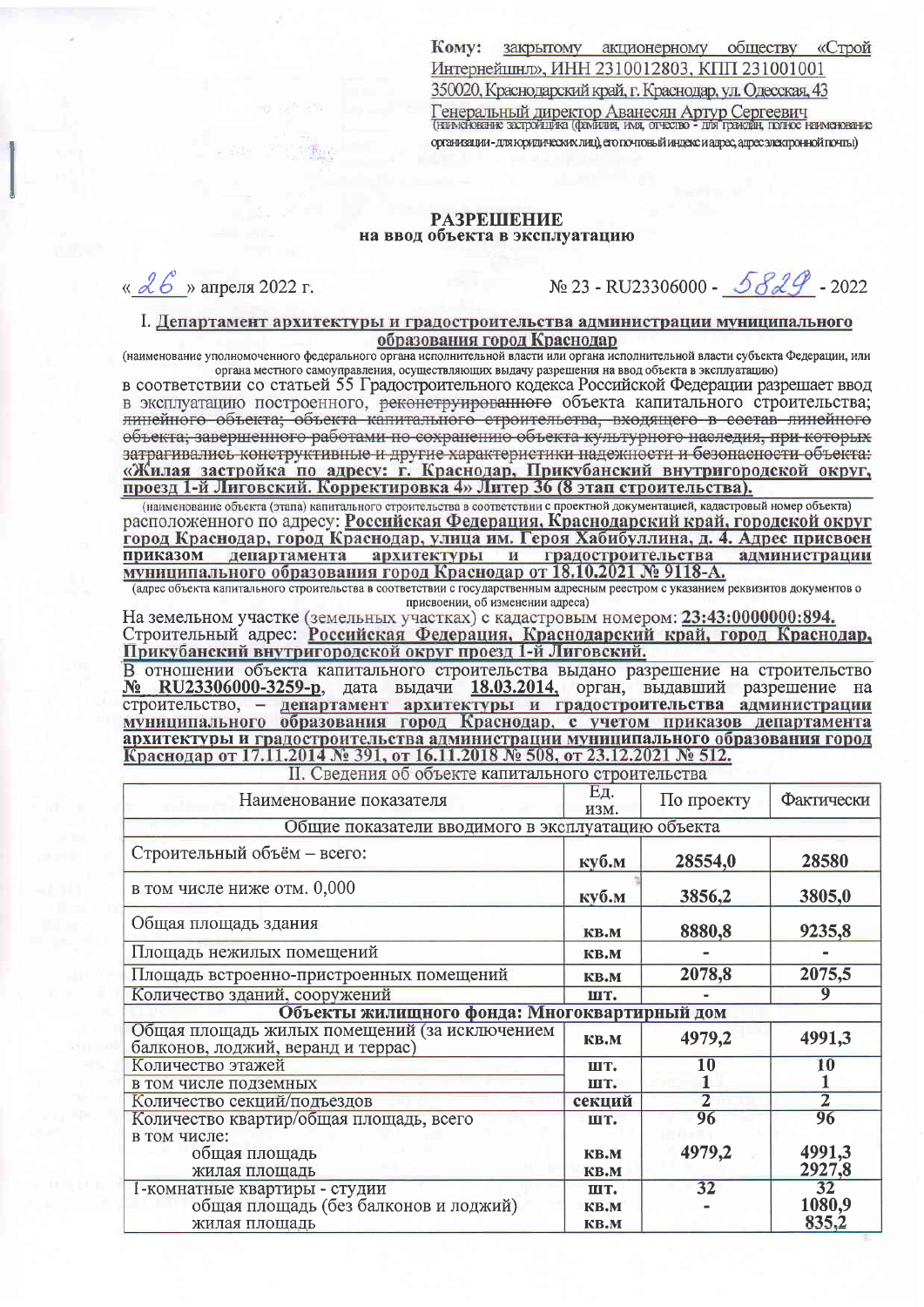| 1-комнатные                                                                    | ШТ.            | 16                                                   | 16             |
|--------------------------------------------------------------------------------|----------------|------------------------------------------------------|----------------|
| общая площадь (без балконов и лоджий)                                          | KB.M           |                                                      | 665,6          |
| жилая площадь                                                                  | KB.M           |                                                      | 310,1          |
| 2-комнатные                                                                    | ШТ.            | 32                                                   | 32             |
| общая площадь (без балконов и лоджий)                                          | KB.M           |                                                      | 1940,3         |
| жилая площадь                                                                  | KB.M           |                                                      | 1019,6         |
| 3-комнатные                                                                    | IIIT.          | 16                                                   | 16             |
| общая площадь (без балконов и лоджий)                                          | KB.M           |                                                      | 1304,5         |
| жилая площадь                                                                  | KB.M           |                                                      | 762,9          |
| Общая площадь жилых помещений (с учётом                                        |                |                                                      |                |
| балконов, лоджий, веранд и террас)                                             | KB.M           |                                                      | 5549,8         |
| Площадь лоджий, балконов и террас (без учета                                   |                |                                                      |                |
| коэффициента)                                                                  | <b>KB.M</b>    |                                                      | 558,5          |
| Площадь мест общего пользования                                                | <b>KB.M</b>    | $\overline{\phantom{a}}$                             | 737,2          |
| Количество нежилых помещений                                                   | шт.            |                                                      |                |
| Сети и системы инженерно-технического                                          |                |                                                      |                |
| обеспечения                                                                    |                | имеются                                              | имеются        |
| Лифты                                                                          |                | $\overline{2}$                                       | $\overline{2}$ |
| Эскалаторы                                                                     | ШТ.            |                                                      |                |
| Инвалидные подъёмники                                                          | ШТ.            | $\overline{3}$                                       | $\overline{3}$ |
| Материалы фундаментов                                                          |                | Ж/бетон                                              |                |
| Материалы стен                                                                 |                | Ж/бетон                                              |                |
|                                                                                |                | Ж/бетон                                              |                |
| Материалы перекрытий                                                           |                |                                                      |                |
| Материалы кровли                                                               |                | Плоская                                              |                |
| Иные показатели:                                                               |                |                                                      |                |
| Канализация бытовая К1 (литер 36)                                              | M              |                                                      | 134<br>301     |
| Канализация ливневая К2 (литер 36)                                             | M              |                                                      |                |
| Водопровод хозяйственно-питьевой                                               |                |                                                      |                |
| противопожарный В1 (литер 36)                                                  | M              |                                                      | 14             |
| Наружное электроосвещение (литер 36)<br>Электроснабжение (литер 36)            | M              |                                                      | 237            |
|                                                                                | M              |                                                      | 30<br>26       |
| Внутриплощадочные тепловые сети (литер 36)<br>Водопровод хозяйственно-питьевой | M              |                                                      |                |
| противопожарный В1 (литер 37, 40, 41, 42)                                      |                |                                                      | 302            |
| канализация бытовая К1 (литер 37, 40, 41, 42)                                  | M<br>M         |                                                      | 700            |
| Соответствие требованиям энергетической эффективности и требованиям            |                |                                                      |                |
| оснащенности приборами учета используемых энергетических ресурсов              |                |                                                      |                |
|                                                                                |                |                                                      | В (Высокий)    |
| Класс энергоэффективности здания                                               |                |                                                      |                |
| Удельный расход тепловой энергии на 1 кв. м                                    | $\text{KBT}^*$ |                                                      |                |
| площади                                                                        | V/KB. M        | 35,49                                                |                |
| Материалы утепления наружных ограждающих                                       |                | Наружные стены здания -                              |                |
| конструкций:                                                                   |                | из газобетонных блоков                               |                |
|                                                                                |                | толщ. 200 мм., либо                                  |                |
|                                                                                |                | монолитного ж/б 200 мм.                              |                |
|                                                                                |                | с утеплением                                         |                |
|                                                                                | ã              | пенополистиролом ПСБ-                                |                |
|                                                                                |                | С 50 мм, воздушной                                   |                |
|                                                                                |                | прослойкой и отделкой                                |                |
|                                                                                |                | кирпичом 120 мм. Кровля                              |                |
|                                                                                |                |                                                      |                |
|                                                                                |                | утеплена<br>минераловатными                          |                |
|                                                                                |                | плитами толщ. 140 мм.                                |                |
| Заполнение световых проемов (окна и балконные                                  |                |                                                      |                |
| двери)                                                                         |                | Металлопластиковые<br>конструкции с<br>однокамерными |                |
|                                                                                |                |                                                      |                |
|                                                                                |                | стеклопакетами                                       |                |
|                                                                                |                |                                                      |                |

Разрешение на ввод объекта в эксплуатацию недействительно без технических планов,<br>подготовленных кадастровым инженером – Алипа Ольгой Евгеньевной, квалификационный<br>аттестат кадастрового инженера от 13.12.2010 № 23-10-111,

от 18.11.2021 в отношении здания - многоквартирный дом; кадастровым инженером -Сытниковым Алексеем Михайловичем, квалификационный аттестат кадастрового инженера от 25.12.2013 № 01-13-282, выданный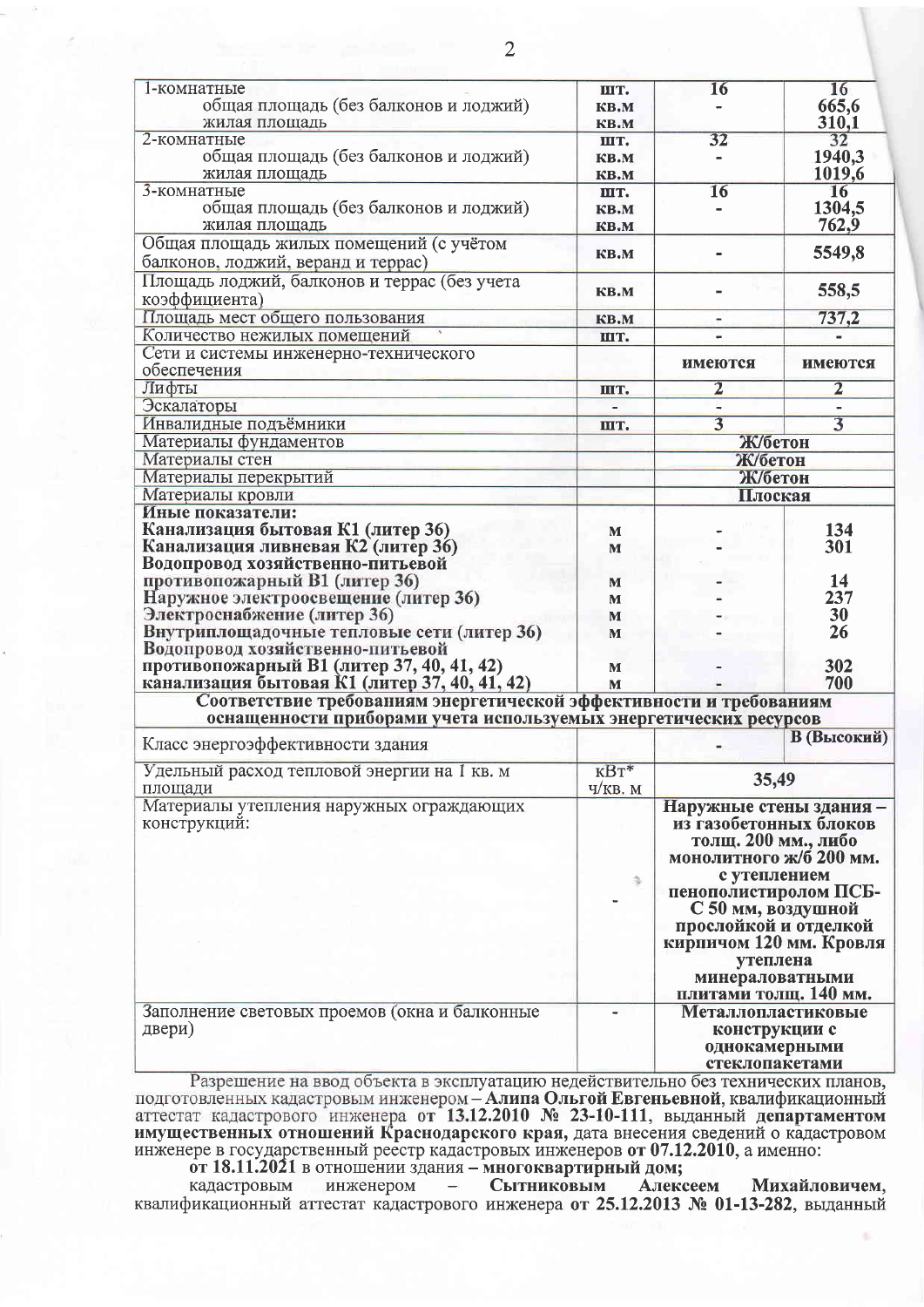Комитетом Республики Адыгея по имущественным отношениям, дата внесения сведений о кадастровом инженере в государственный реестр кадастровых инженеров от 19.12.2013, а именно:

от 25.10.2021 в отношении сооружения - канализация бытовая К1 (литер 36): от 25.10.2021 в отношении сооружения - канализация ливневая К2 (литер 36); от 25.10.2021 в отношении сооружения - водопровод хозяйственно-питьевой противопожарный В1 (литер 36);

от 25.10.2021 в отношении сооружения – наружное электроосвещение (литер 36);

от 25.10.2021 в отношении сооружения - электроснабжение (литер 36);

от 25.10.2021 в отношении сооружения - внутриплощадочные тепловые сети (литер 36):

от 11.06.2020 в отношении сооружения - водопровод хозяйственно-питьевой противопожарный В1 (литер 37, 40, 41, 42)

от 11.06.2020 в отношении сооружения - канализация бытовая К1 (литер 37, 40, 41,  $42.$ 

Директор департамента архитектуры и градостроительства администрации муниципального образования город Краснодар

В.А.Домрин